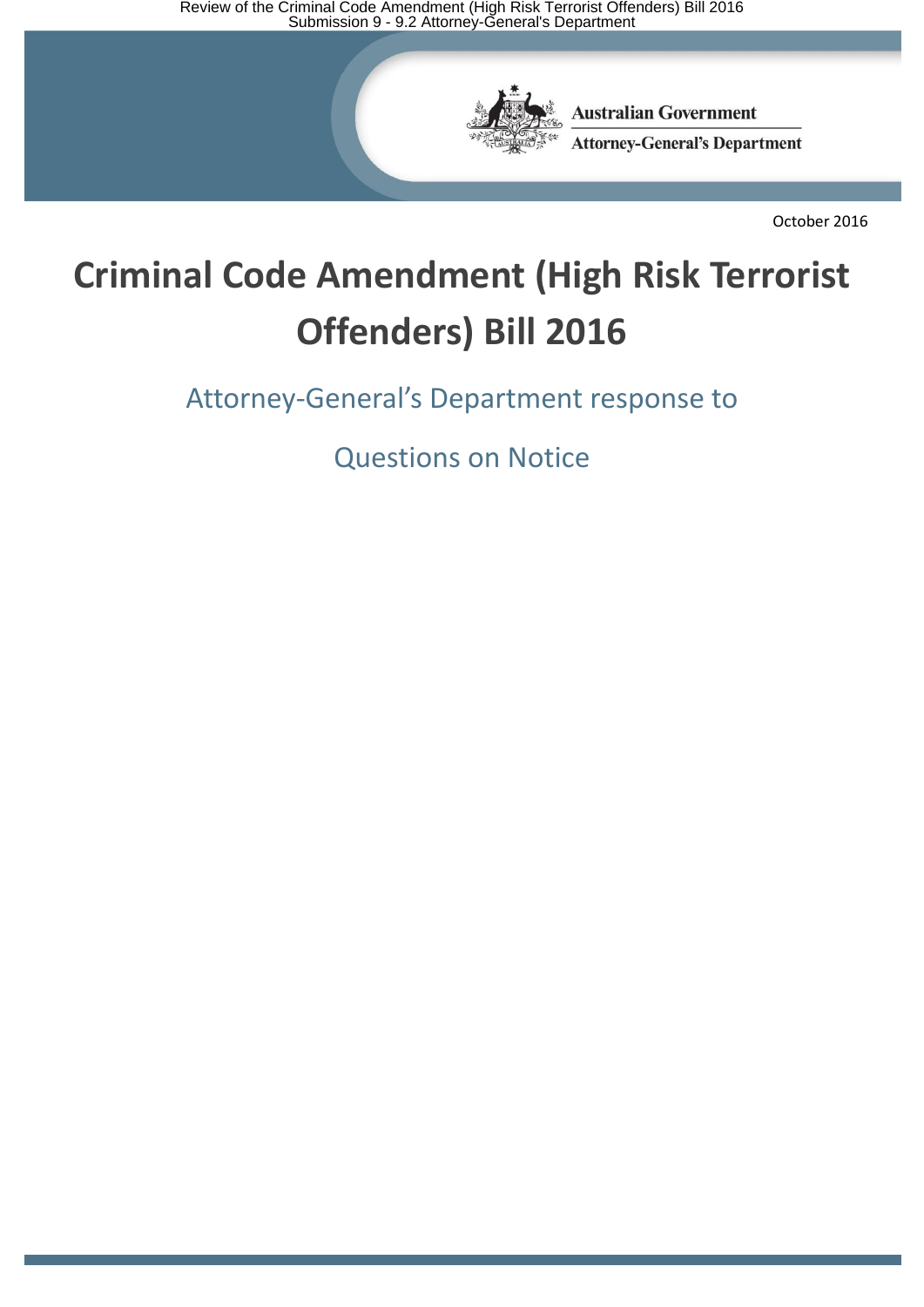This document responds the questions on notice marked with an asterisk received from the Parliamentary Joint Committee on Intelligence and Security Secretariat on 17 October 2016.

A response to the remaining questions on notice will be provided as soon as possible.

- **2. Alternatives (including control orders)**
	- **(a) How can the bill better ensure that the Court is able to provide for or assess less restrictive alternatives to continuing detention orders?\***
	- **(b) In particular, should the bill be amended to ensure that the Court can make alternative orders to a continuing detention order?\***
	- **(c) Should the control order regime be amended to ensure that the Court can make a control order as an alternative to a continuing detention order?\***
	- **(d) If so, given that at present the control order regime uses different tests, how can the control order regime be meshed with the continuing detention order scheme in this bill?\***

#### ANSWER:

The Department notes that the Independent National Security Legislation Monitor and the Parliamentary Joint Committee on Intelligence and Security (the Committee) will conduct reviews into the control order regime by 7 September 2017 and 7 March 2018 respectively. In light of these proposed reviews, it may be better to defer a detailed consideration of how the control order regime and the regime under the HRTO Bill might better interact with each other until those reviews occur.

# **3. Housing offenders**

- **(c) Are there currently facilities that could meet the bill's provisions for separate accommodation for detainees serving continuing detention orders?\***
- **(d) What is the likelihood that state and territory prison accommodation cannot be adapted for offenders subject to a continuing detention order?\***
- **(e) Have the States and Territories been consulted on adapting prisons for offenders serving continuing detention orders?\***
- **(f) Is it possible for detainees to serve their continued detention out of high risk security conditions, but not as prisoners?\***
- **(g) What would need to occur to ensure that detainees can serve their continued detention in dedicated facilities?**
- **(h) What are the funding and resource implications of this?**
- **(i) How will the State and Territory prison systems provide appropriate conditions for detainees?\***

#### ANSWER:

The Commonwealth has convened an Implementation Working Group with legal, corrections and law enforcement representatives from each jurisdiction to progress all outstanding issues relating to implementation of the proposed post sentence preventative detention scheme. The matter of housing arrangements is currently under consideration by the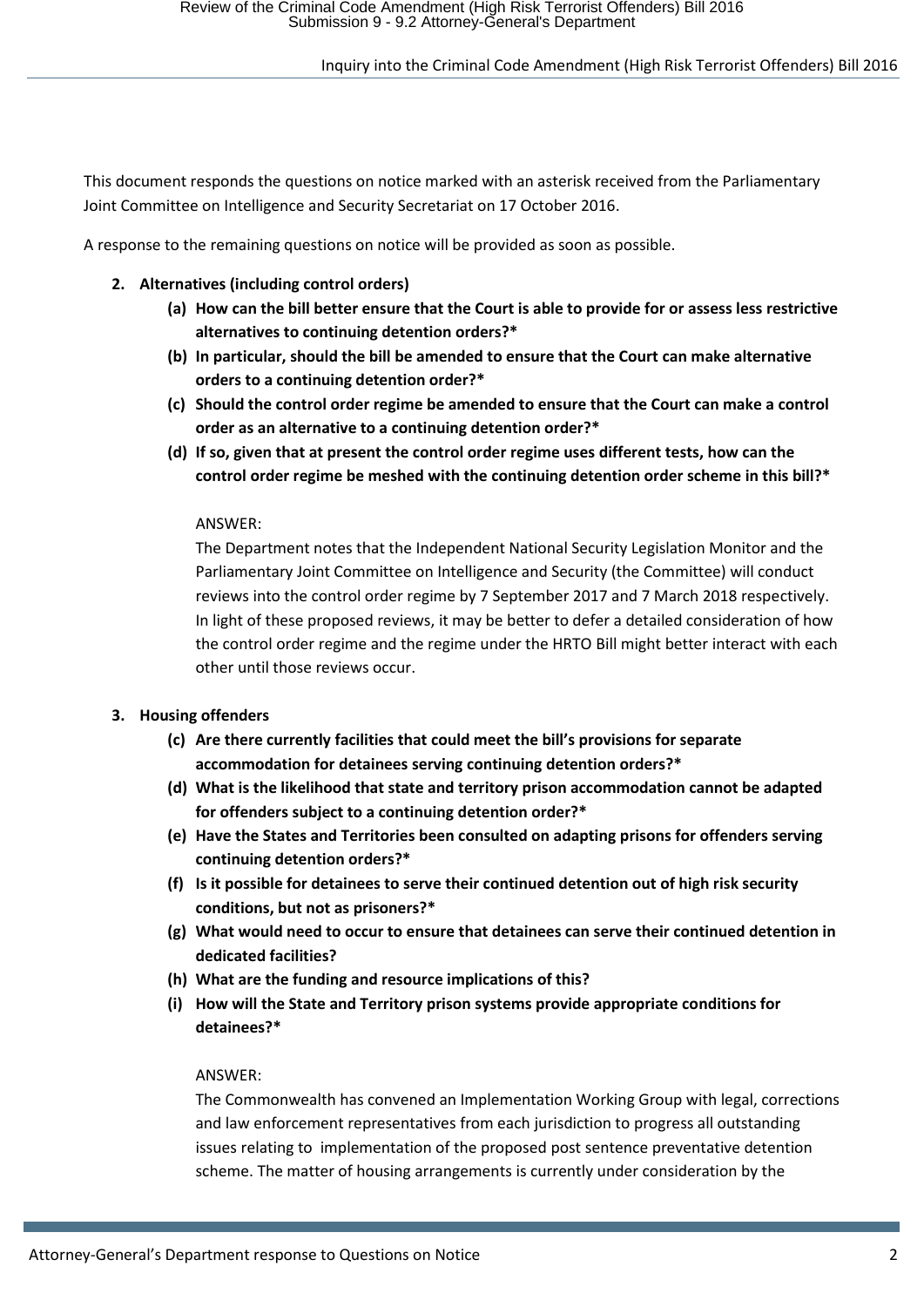Implementation Working Group including whether existing state and territory prison accommodation could be adapted for offenders subject to a continuing detention order, and any resource implications this will have.

# **7. International human rights standards**

- **(a) What is the difference between this bill and the continuing detention schemes that were the subject of individual complaints to the UN Human Rights Committee (UNHRC) in Fardon v Australia and Tillman v Australia?\***
- **(b) To what extent does this bill address the specific concerns raised by the UN Human Rights Committee in respect of the regimes considered in Fardon v Australia and Tillman v Australia?\***

#### ANSWER:

The scheme includes numerous features designed to ensure that detention is only authorised where it is non-arbitrary. The department refers the Committee to paragraph 37 of the Explanatory Memorandum to the *Criminal Code Amendment (High Risk Terrorist Offenders) Bill 2016.*

Secondly, section 105A.4 of the Bill provides for the treatment of a terrorist offender in a prison under a continuing detention order including a requirement at subsection 105A.4(2) to house the offender separately from sentenced prisoners unless one of the exceptions applies. This recognises the terrorist offender's status as an unconvicted prisoner.

Thirdly, the Bill states that the court may only make a continuing detention order if satisfied that there is 'no other less restrictive measure that would be effective in preventing the unacceptable risk'. This provides a safeguard against the application of a continuing detention order to a terrorist offender where there are alternatives to detention that would appropriately mitigate the risk posed by the individual.

#### **9. Scope**

# **(c) Should the continuing detention order regime apply to preparatory offences?\***

#### ANSWER:

The policy rationale behind the Division 101 offences in the *Criminal Code* (other than the offence of engaging in a terrorist act) is the need to criminalise preparatory conduct. The general policy intent underlying the offences, being the need to disrupt the preparatory stages of a terrorist act, has been accepted by Security Legislation Review Committee (Sheller Committee) and the Parliamentary Joint Committee on Intelligence and Security in 2006.

A number of significant terrorism prosecutions have had as their foundation preparatory offences in Division 101. The result of these prosecutions demonstrates the effectiveness of the offences in foiling serious terrorist attacks in Australia. Those prosecuted for preparatory offences have intended to cause serious damage to property and infrastructure and serious harm, or death, to people.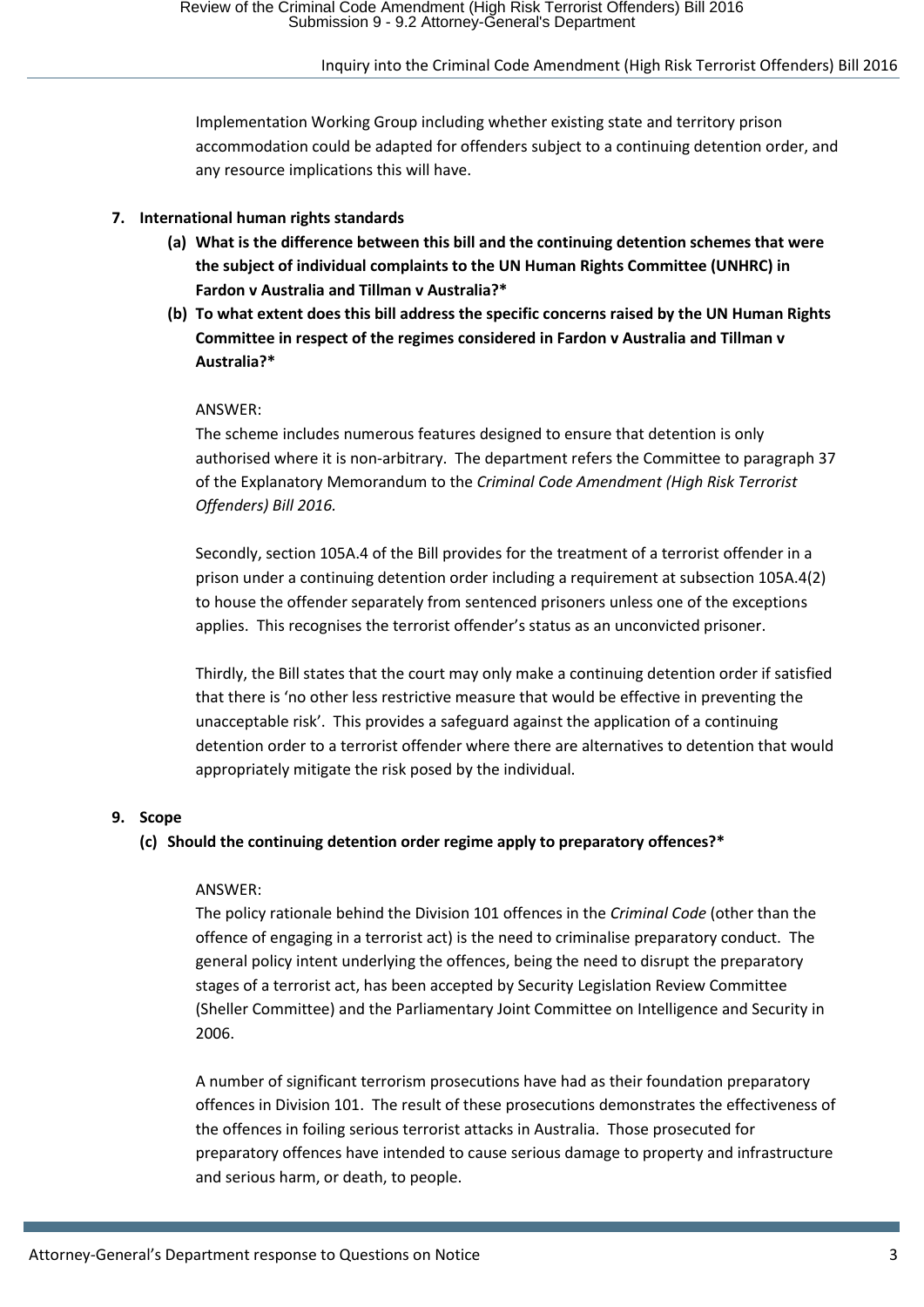The gravity of these offences is reflected in the maximum penalties that apply to the preparatory offences which range from imprisonment for 10 years to imprisonment for life. It is appropriate that preparatory offences be included in the definition of a 'serious Part 5.3 offence' as part of the proposed scheme.

# **(d) Should the continuing detention order regime be limited to offenders whose original sentence (head sentence) was at least 7 years?\***

#### ANSWER:

The sentence actually imposed on a terrorist offender by a sentencing court is not relevant for the purposes of the post-sentence detention scheme.

The offences listed in subsection 105A.3 all carry a maximum penalty of seven years' imprisonment or more. The maximum penalty of the offence is considered to be the best, most objective measure of the seriousness of an offence as compared to the sentence actually imposed by the sentencing court, which can take into account other factors not relevant to the seriousness of the offending, such as pleas of guilty.

# **10. Technical legal matters**

# **(d) Should the Court be required to advise a person being sentenced for a terrorism offence of the existence of the continuing detention order scheme and its application to the offence?\***

#### ANSWER:

There is nothing in the Bill that would preclude a court from notifying an individual who is being sentenced for a terrorism offence of the existence of the continuing detention order scheme and its application to the offence.

#### **(e) How will bail be addressed?\***

#### ANSWER:

There is not expected to be any interaction between bail and the continuing detention order scheme. Bail allows an individual charged with a criminal offence to be released into the community, generally to the condition that they undertake to appear in court and observe specific conditions the court considers appropriate. Bail for terrorism offences is governed by section 15AA of the *Crimes Act 1914* (Cth). Where the question of bail arises, an individual has not been convicted of a terrorism offence.

The continuing detention order scheme can only apply to individual following the determination of guilt by a court of an individual for a defined range of terrorism-related offences (See section 105A.3).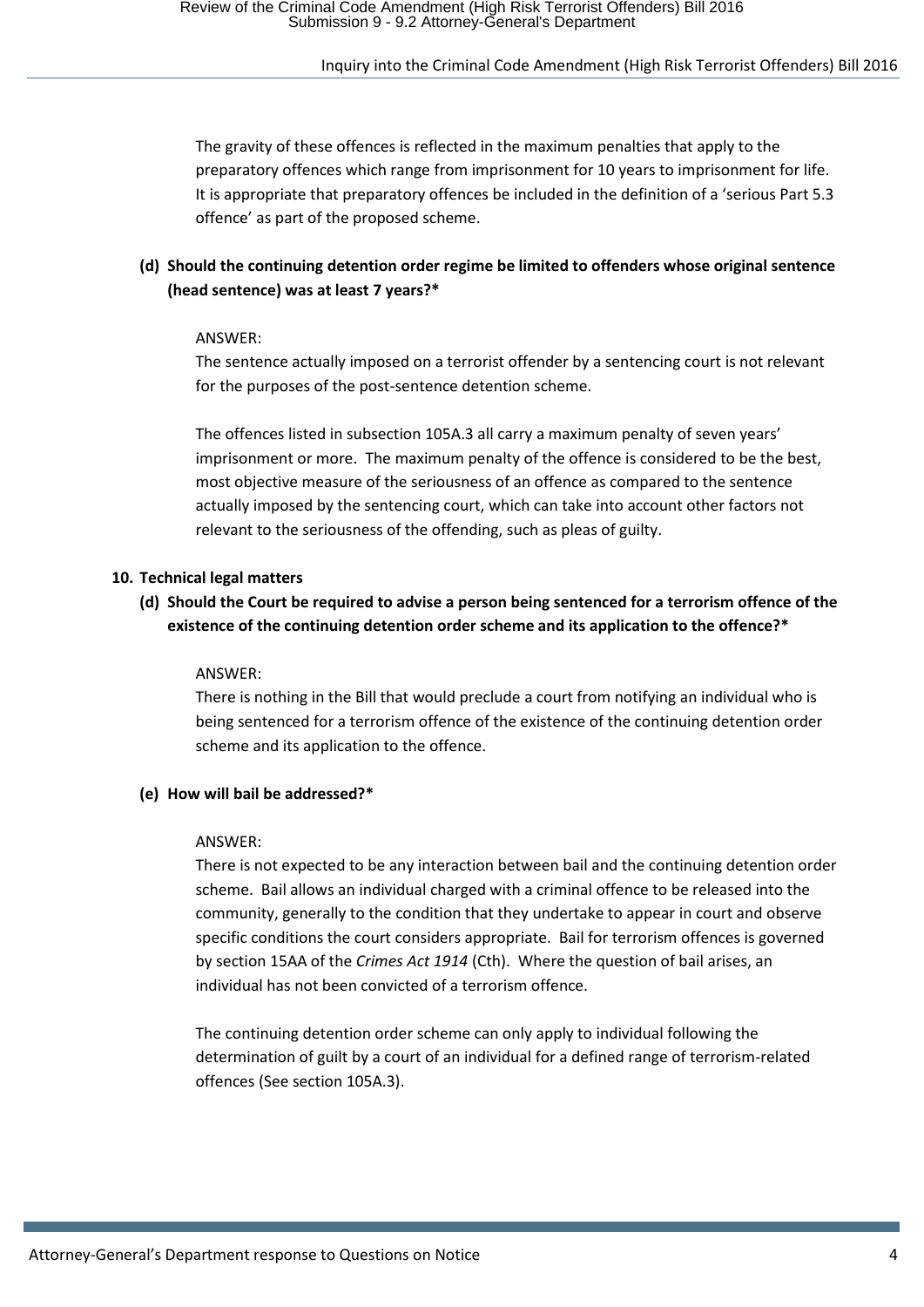# **(f) Should bail laws be amended to reflect their application to offenders serving continuing detention orders?\***

#### ANSWER:

As noted in response to question 10(e), there is not expected to be any interaction between bail laws and offenders serving continuing detention orders. An individual serving a continuing detention order will not be eligible for bail.

#### **(g) How does the continuing detention order scheme interact with parole?\***

#### ANSWER:

If a terrorist offender is granted parole under Part IB of the *Crimes Act 1914* (Cth) prior to the expiry of their head sentence, they would not be eligible for a continuing detention order.

The only exception to this is where parole is revoked, and the individual is returned to prison to serve the remainder of their sentence for the offence or offences for which they were originally convicted. Under these circumstances, the individual would be eligible for a continuing detention order at the expiry of their head sentence.

# **14. Right to a fair trial**

**(a) The bill allows for an application for a continuing detention order to be made within the final six months of the terrorist offender's sentence. What would be the benefits of requiring an application for a continuing detention order to be heard and determined well in advance of the expiry of the person's sentence or continuing detention order?\***

#### ANSWER:

The purpose of this requirement is to ensure the offender is given as much time as possible to demonstrate that they no longer present a risk to the community before they are assessed by an independent expert or experts, and ultimately the Court, as to whether they continue to present an unacceptable risk to the community. This six month time period requirement has been modelled on the New South Wales, Western Australian and Queensland serious sex offender schemes.

However, jurisdictions that have recently reviewed or are currently reviewing their high risk offender legislation have noted that six months may be too short a time period for:

- the relevant expert or experts to complete an assessment and prepare the necessary report, and
- to allow offenders adequate time to prepare for their hearings, to instruct counsel, analyse evidence and to make arrangements for witnesses to give evidence.